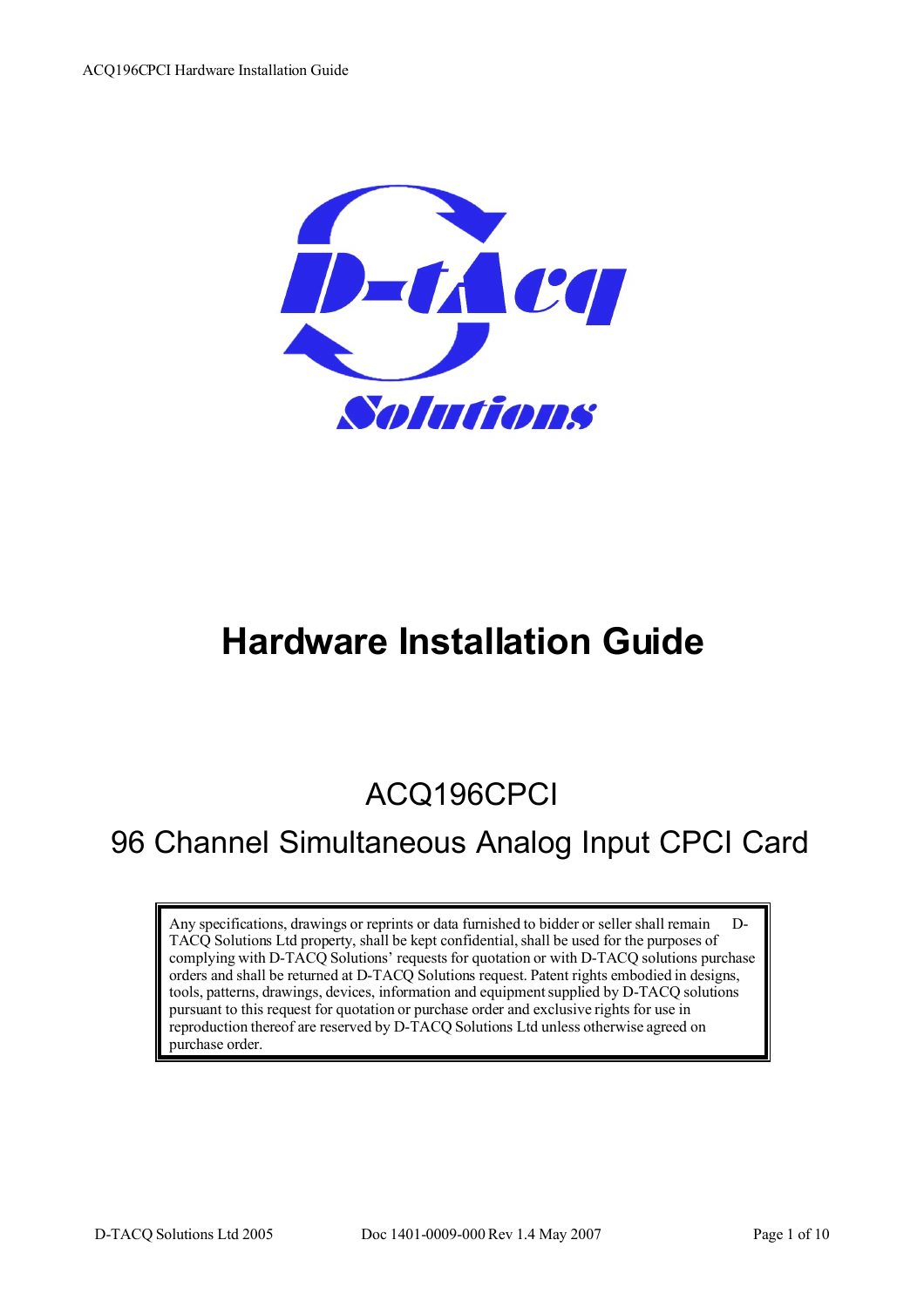#### **1 Installation Notes**

The ACQ196CPCI Card is a complex electronic subassembly. Special care should be taken in handling. The card is susceptible to damage by ESD and improper power connections.

- **1.1 Ensure ESD precautions [chassis, body grounding] are taken before opening card from packaging.**
- **1.2 This card only fits in 6U CPCI Backplane Systems. It requires that J3 and J5 connectors be fitted to backplane.**
- **1.3 If a Rear Transition Module RTM is fitted, ensure that it is ACQ1xx compatible. Connection to third party RTM may cause damage to your board.**

Please note that ACQ32, ACQ2xx RTM modules are not compatible with ACQ1xx.

- **1.4 Ensure proper ESD precautions are taken during installation.**
- **1.5 Please be extremely careful to ensure correct card guide alignment when plugging in the cards to avoid backplane pin damage.**

#### **IMPORTANT**

The ACQ196CPCI is designed to operate either as a Peripheral Card / System Slot Card or a Stand Alone Card. When in Stand Alone mode the card ignores all PCI signals and only derives power from the CPCI Backplane.

The Stand Alone mode is selected via a jumper, System Slot / Peripheral Mode is determined by which slot the board is plugged into. This Jumper must be set for correct system operation.

- JP10 Jumper Fitted = Stand Alone Operation
- JP10 Jumper Not Fitted = PCI Operation, System Slot / Peripheral Slot auto sensed

The location of JP10 is at the bottom of the card near the CPCI J1 connector as shown in the diagram below.

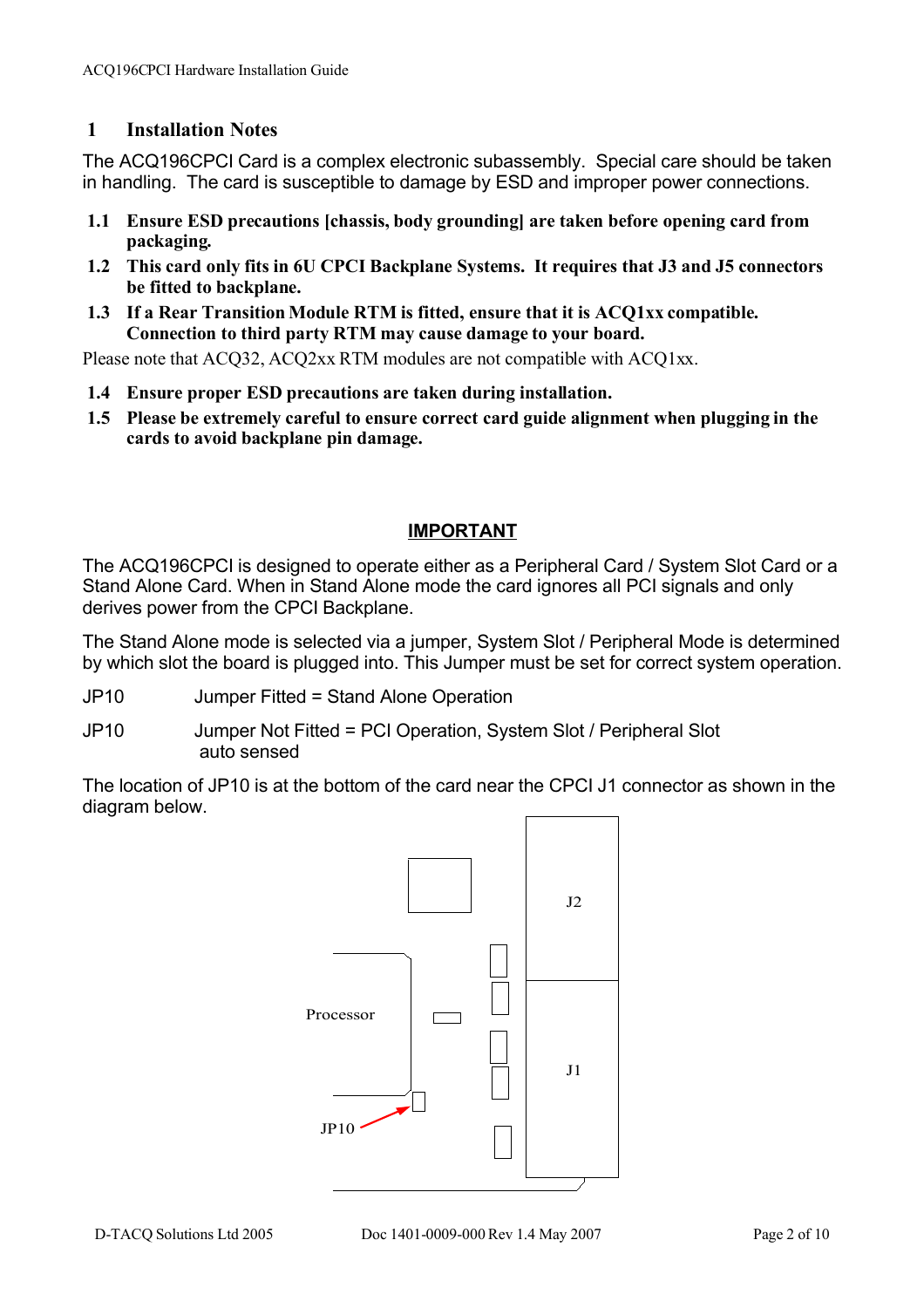## **2 Standards Compatibility**

Product conforms to PICMG2.0 rev 3.0.

The PCI interface supports Universal [3.3 or 5V] signaling.

The card is capable of performing the CPCI System Slot function.

#### **3 Connectors**

It is common practice for customers to manufacture their own cables and termination units, to fit in with their own sensor requirements. The following sections explains each connector configuration.

D-TACQ Solutions supply a standard range of cable and termination accessories, and can also produce custom solutions.

#### **3.1 Front Panel External Clock and Trigger Connectors**

Currently fitted with LEMO type EPL.00.250.NTN. Various connector can be used LEMO. Please refer to LEMO catalogue or website (www.lemo.com). A readily available type is FFA.00.250.CTAC29Z for use with RG174, RG179 and RG188 co-axial cable

Signal Requirements: Signal is opto-coupled. Recommend 5V, centre positive, current in the ON state will be ~5mA. Clock and Trigger are both edge triggered, but for interlock reasons it is recommended that the Trigger signal be active for a duration longer than one Clock.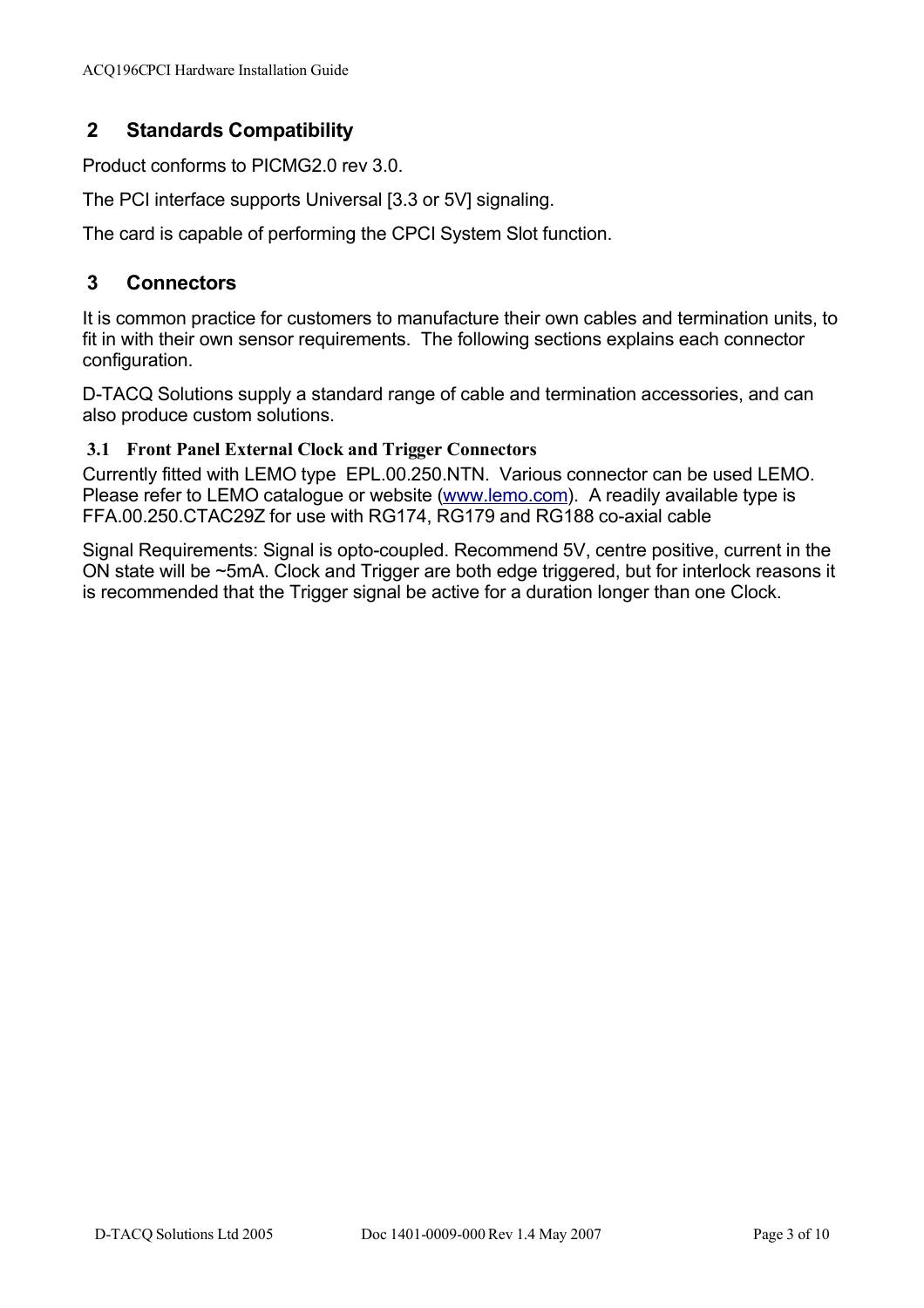### **3.2 Front panel Layout**

`

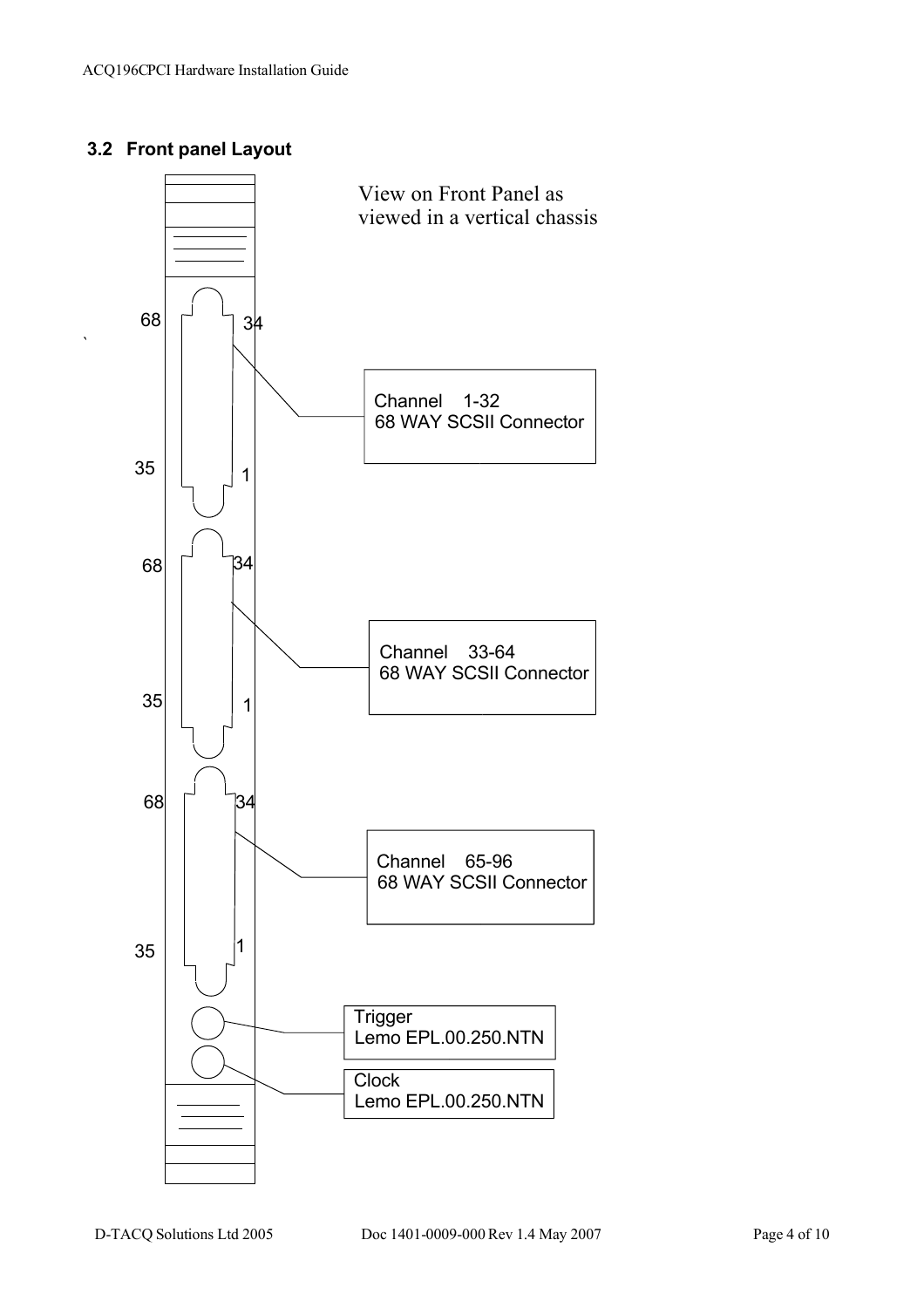## **3.3 Analog Input Connector on Front Panel for Channel 1 to 32**

| Pin No.        | Signal          | Pin No. | Signal        |
|----------------|-----------------|---------|---------------|
| $\mathbf{1}$   | 0V              | 35      | 0V            |
| $\overline{2}$ | 0V              | 36      | 0V            |
| 3              | Analog In $1+$  | 37      | Analog In 1-  |
| $\overline{4}$ | Analog In $2+$  | 38      | Analog In 2-  |
| 5              | Analog In $3+$  | 39      | Analog In 3-  |
| 6              | Analog In 4+    | 40      | Analog In 4-  |
| 7              | Analog In 5+    | 41      | Analog In 5-  |
| $8\,$          | Analog In 6+    | 42      | Analog In 6-  |
| 9              | Analog In 7+    | 43      | Analog In 7-  |
| 10             | Analog In $8+$  | 44      | Analog In 8-  |
| 11             | Analog In 9+    | 45      | Analog In 9-  |
| 12             | Analog In $10+$ | 46      | Analog In 10- |
| 13             | Analog In 11+   | 47      | Analog In 11- |
| 14             | Analog In 12+   | 48      | Analog In 12- |
| 15             | Analog In 13+   | 49      | Analog In 13- |
| 16             | Analog In 14+   | 50      | Analog In 14- |
| 17             | Analog In 15+   | 51      | Analog In 15- |
| 18             | Analog In 16+   | 52      | Analog In 16- |
| 19             | Analog In 17+   | 53      | Analog In 17- |
| 20             | Analog In 18+   | 54      | Analog In 18- |
| 21             | Analog In 19+   | 55      | Analog In 19- |
| 22             | Analog In $20+$ | 56      | Analog In 20- |
| 23             | Analog In $21+$ | 57      | Analog In 21- |
| 24             | Analog In 22+   | 58      | Analog In 22- |
| 25             | Analog In 23+   | 59      | Analog In 23- |
| 26             | Analog In 24+   | 60      | Analog In 24- |
| 27             | Analog In 25+   | 61      | Analog In 25- |
| 28             | Analog In 26+   | 62      | Analog In 26- |
| 29             | Analog In 27+   | 63      | Analog In 27- |
| 30             | Analog In 28+   | 64      | Analog In 28- |
| 31             | Analog In 29+   | 65      | Analog In 29- |
| 32             | Analog In $30+$ | 66      | Analog In 30- |
| 33             | Analog In $31+$ | 67      | Analog In 31- |
| 34             | Analog In 32+   | 68      | Analog In 32- |

Matching connector type is 68 way male Micro D (SCSI-II Type) with 4-40 screw. Cable can be 68 way ribbon or, preferably, 34 sheathed wire pairs.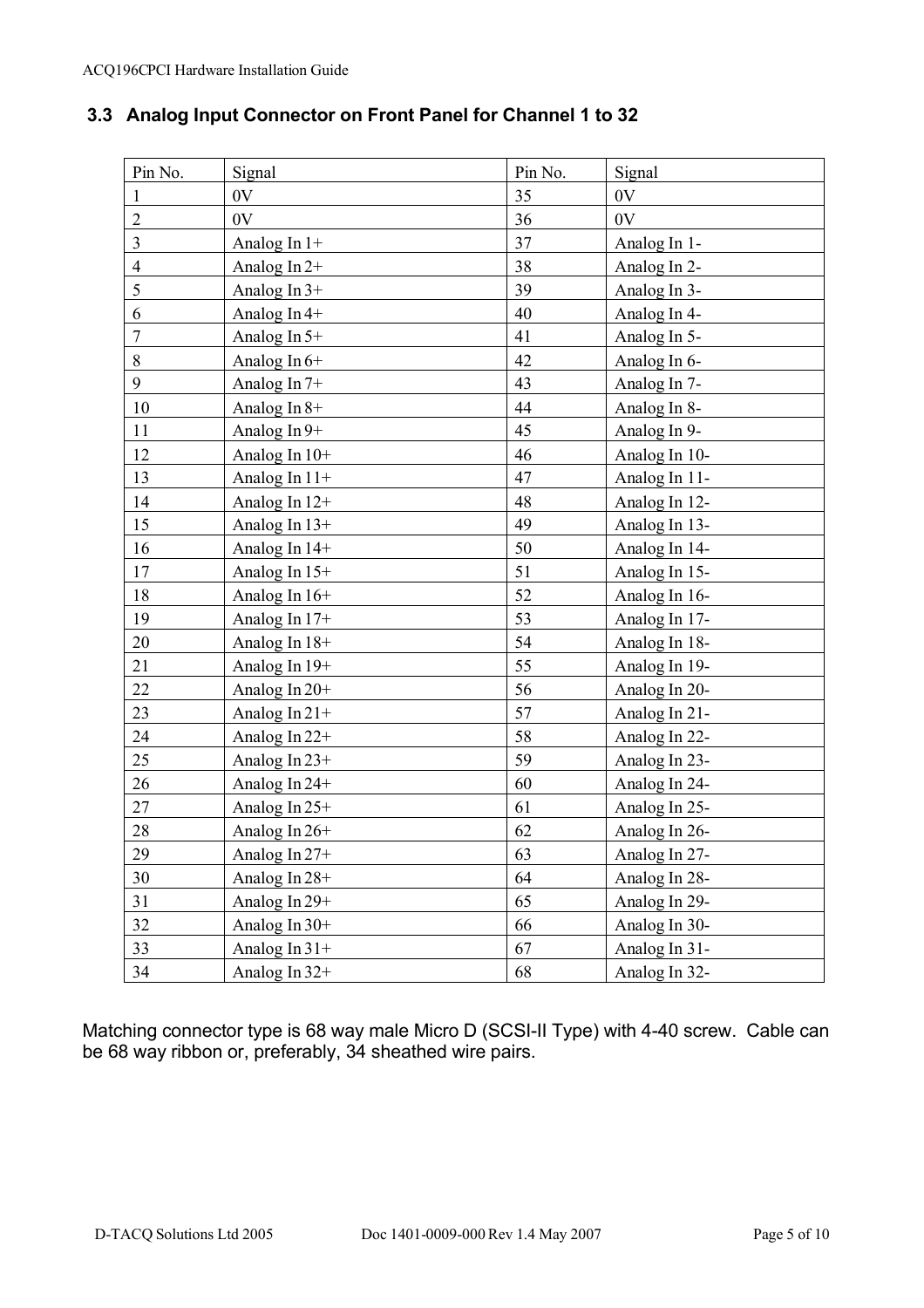## **3.4 Analog Input Connector on Front Panel for Channel 33 to 64**

| Pin No.        | Signal          | Pin No. | Signal        |
|----------------|-----------------|---------|---------------|
| $\mathbf{1}$   | 0V              | 35      | 0V            |
| $\overline{2}$ | 0V              | 36      | 0V            |
| 3              | Analog In $33+$ | 37      | Analog In 33- |
| $\overline{4}$ | Analog In 34+   | 38      | Analog In 34- |
| 5              | Analog In 35+   | 39      | Analog In 35- |
| 6              | Analog In 36+   | 40      | Analog In 36- |
| $\tau$         | Analog In 37+   | 41      | Analog In 37- |
| $8\,$          | Analog In 38+   | 42      | Analog In 38- |
| 9              | Analog In 39+   | 43      | Analog In 39- |
| 10             | Analog In 40+   | 44      | Analog In 40- |
| 11             | Analog In $41+$ | 45      | Analog In 41- |
| 12             | Analog In 42+   | 46      | Analog In 42- |
| 13             | Analog In 43+   | 47      | Analog In 43- |
| 14             | Analog In 44+   | 48      | Analog In 44- |
| 15             | Analog In 45+   | 49      | Analog In 45- |
| 16             | Analog In 46+   | 50      | Analog In 46- |
| 17             | Analog In 47+   | 51      | Analog In 47- |
| 18             | Analog In 48+   | 52      | Analog In 48- |
| 19             | Analog In 49+   | 53      | Analog In 49- |
| 20             | Analog In 50+   | 54      | Analog In 50- |
| 21             | Analog In $51+$ | 55      | Analog In 51- |
| 22             | Analog In 52+   | 56      | Analog In 52- |
| 23             | Analog In $53+$ | 57      | Analog In 53- |
| 24             | Analog In 54+   | 58      | Analog In 54- |
| 25             | Analog In 55+   | 59      | Analog In 55- |
| 26             | Analog In 56+   | 60      | Analog In 56- |
| 27             | Analog In 57+   | 61      | Analog In 57- |
| 28             | Analog In 258   | 62      | Analog In 58- |
| 29             | Analog In 59+   | 63      | Analog In 59- |
| 30             | Analog In 60+   | 64      | Analog In 60- |
| 31             | Analog In $61+$ | 65      | Analog In 61- |
| 32             | Analog In 62+   | 66      | Analog In 62- |
| 33             | Analog In 63+   | 67      | Analog In 63- |
| 34             | Analog In 64+   | 68      | Analog In 64- |

Matching connector type is 68 way male Micro D (SCSI-II Type) with 4-40 screw. Cable can be 68 way ribbon or preferably, 34 sheathed wire pairs.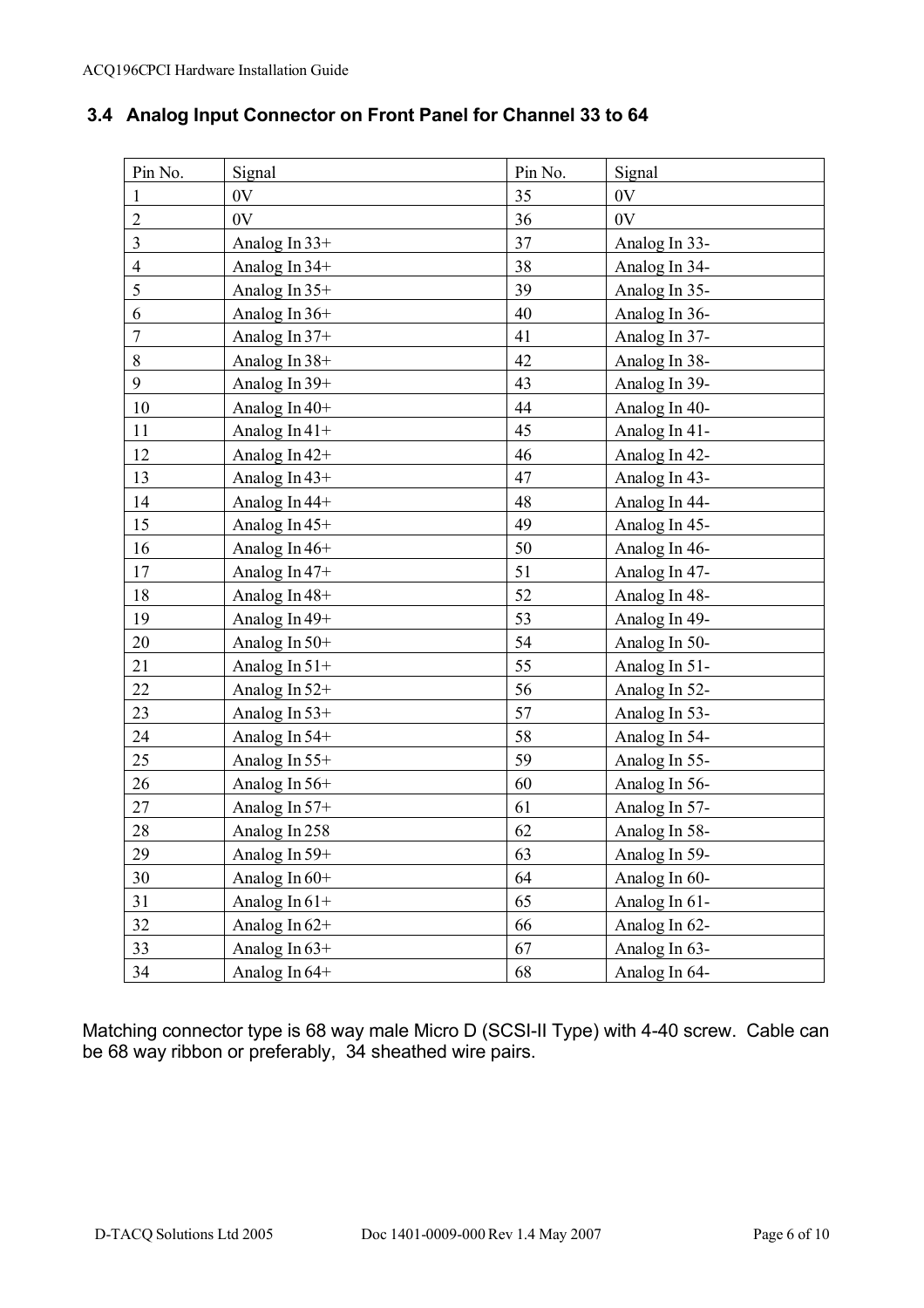## **3.5 Analog Input Connector on Front Panel for Channel 65 to 96**

| Pin No.        | Signal          | Pin No. | Signal        |
|----------------|-----------------|---------|---------------|
| 1              | 0V              | 35      | 0V            |
| $\overline{2}$ | 0V              | 36      | 0V            |
| 3              | Analog In 65+   | 37      | Analog In 65- |
| $\overline{4}$ | Analog In 66+   | 38      | Analog In 66- |
| 5              | Analog In $67+$ | 39      | Analog In 67- |
| 6              | Analog In 68+   | 40      | Analog In 68- |
| 7              | Analog In 69+   | 41      | Analog In 69- |
| $8\,$          | Analog In 70+   | 42      | Analog In 70- |
| 9              | Analog In $71+$ | 43      | Analog In 71- |
| 10             | Analog In $72+$ | 44      | Analog In 72- |
| 11             | Analog In 73+   | 45      | Analog In 73- |
| 12             | Analog In 74+   | 46      | Analog In 74- |
| 13             | Analog In 75+   | 47      | Analog In 75- |
| 14             | Analog In $76+$ | 48      | Analog In 76- |
| 15             | Analog In $77+$ | 49      | Analog In 77- |
| 16             | Analog In 78+   | 50      | Analog In 78- |
| 17             | Analog In 79+   | 51      | Analog In 79- |
| 18             | Analog In 80+   | 52      | Analog In 80- |
| 19             | Analog In 81+   | 53      | Analog In 81- |
| 20             | Analog In 82+   | 54      | Analog In 82- |
| 21             | Analog In $83+$ | 55      | Analog In 83- |
| 22             | Analog In 84+   | 56      | Analog In 84- |
| 23             | Analog In 85+   | 57      | Analog In 85- |
| 24             | Analog In 86+   | 58      | Analog In 86- |
| 25             | Analog In 87+   | 59      | Analog In 87- |
| 26             | Analog In 88+   | 60      | Analog In 88- |
| 27             | Analog In 89+   | 61      | Analog In 89- |
| 28             | Analog In 90+   | 62      | Analog In 90- |
| 29             | Analog In 91+   | 63      | Analog In 91- |
| 30             | Analog In 92+   | 64      | Analog In 92- |
| 31             | Analog In $93+$ | 65      | Analog In 93- |
| 32             | Analog In 94+   | 66      | Analog In 94- |
| 33             | Analog In 95+   | 67      | Analog In 95- |
| 34             | Analog In 96+   | 68      | Analog In 96- |

Matching connector type is 68 way male Micro D (SCSI-II Type) with 4-40 screw. Cable can be 68 way ribbon or, preferably, 34 sheathed wire pairs.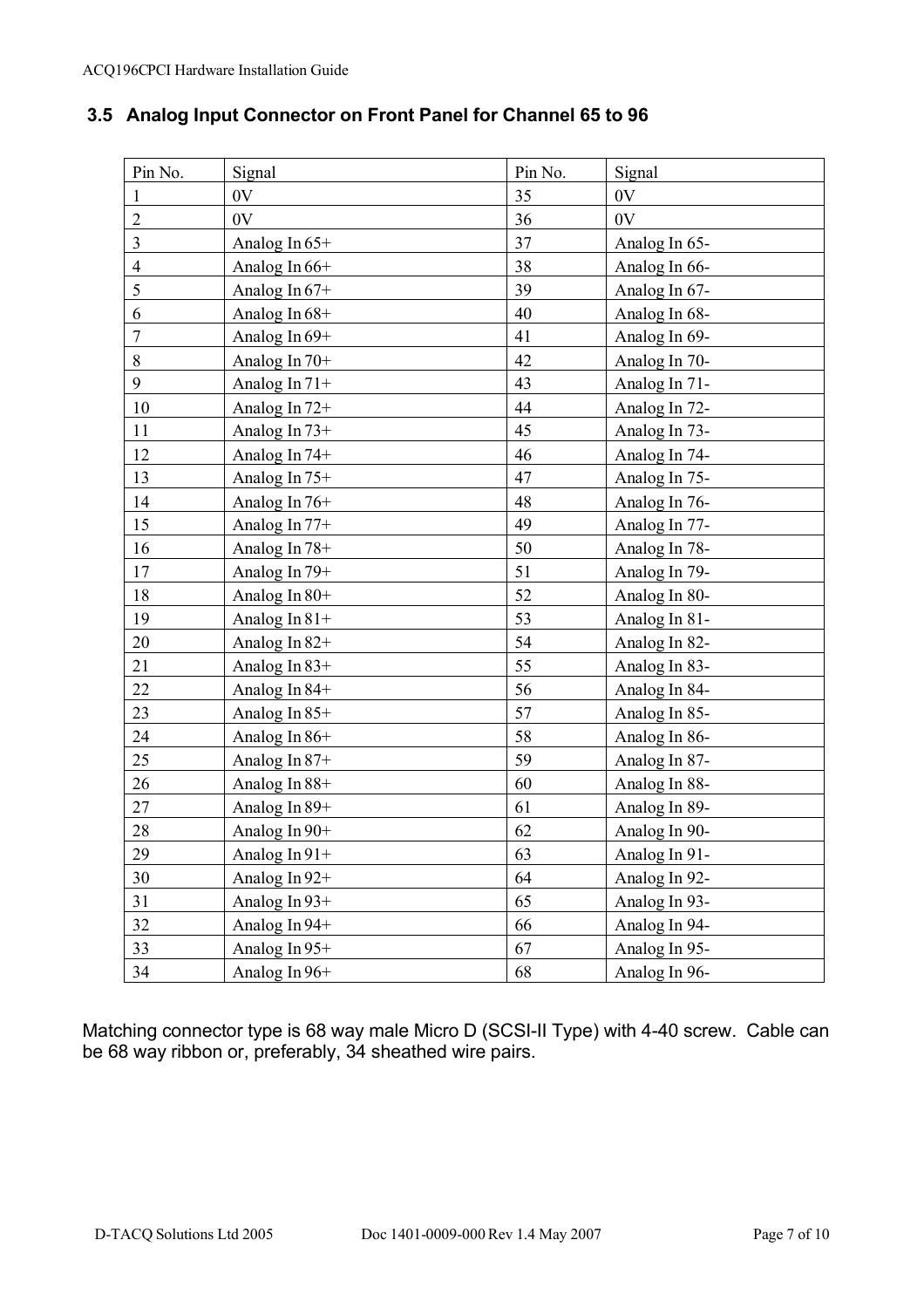#### **4 Rear Transition Module RTM for ACQ196CPCI**

The ACQ196CPCI normally requires a Rear transition Module for operation. Choice of three:

ACQ196CPCI-RTM1 – Digital Inputs, Ethernet, RS232.

ACQ196CPCI-RTM-DIO32 – Digital Inputs, Ethernet, RS232, 32 Digital I/O.

ACQ196CPCI-RTM1-A0 – Digital Inputs, Ethernet, RS232, 32 Digital I/O and 16 channels of analog output, which can be used for control and/or waveform generation.

#### **4.1 Console Connector.** 9 pin standard D plug

Standard RS232 format

#### **4.2 Ethernet Connectors**

Standard RJ45 connector for 100 Base-T Ethernet

#### **4.3 Clock and trigger Connectors**

Utilises a micro D 15 way connector (standard VGA) for clock and triggers.

| Pin | <b>Description</b>             |
|-----|--------------------------------|
| 1   | <b>External Clock 1</b>        |
| 2   | <b>External Clock 1 Return</b> |
| 3   | <b>External Trigger 1</b>      |
| 4   | External Trigger 1 Return      |
| 5   | <b>External Clock 2</b>        |
| 6   | <b>External Clock 2 Return</b> |
| 7   | <b>External Trigger 2</b>      |
| 8   | External Trigger 2 Return      |
| 9   | <b>External Clock 3</b>        |
| 10  | <b>External Clock 3 Return</b> |
| 11  | <b>External Trigger 3</b>      |
| 12  | External Trigger 3 Return      |
| 13  | <b>NC</b>                      |
| 14  | <b>NC</b>                      |
| 15  | <b>NC</b>                      |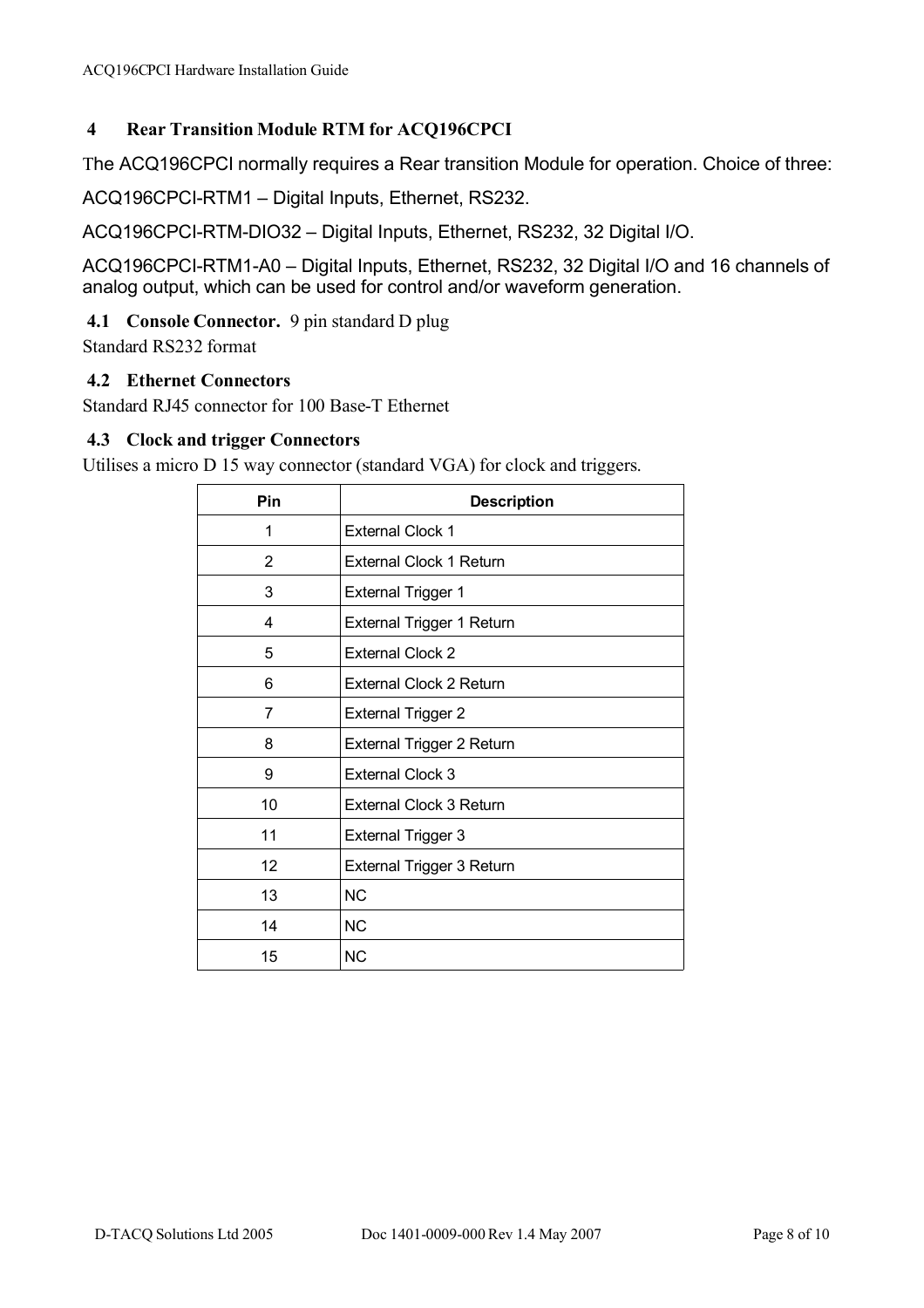## **4.4 Digital I/O 32 Connector**

| Pin No.        | Signal         | Pin No. | Signal        |
|----------------|----------------|---------|---------------|
| $\mathbf{1}$   | NC             | 35      | 0V            |
| $\overline{2}$ | NC             | 36      | 0V            |
| $\overline{3}$ | Digital I/O 1  | 37      | 0V            |
| $\overline{4}$ | Digital I/O 2  | 38      | 0V            |
| 5              | Digital I/O 3  | 39      | 0V            |
| 6              | Digital I/O 4  | 40      | 0V            |
| $\sqrt{ }$     | Digital I/O 5  | 41      | 0V            |
| $8\,$          | Digital I/O 6  | 42      | 0V            |
| 9              | Digital I/O 7  | 43      | 0V            |
| 10             | Digital I/O 8  | 44      | 0V            |
| 11             | Digital I/O 9  | 45      | 0V            |
| 12             | Digital I/O 10 | 46      | 0V            |
| 13             | Digital I/O 11 | 47      | 0V            |
| 14             | Digital I/O 12 | 48      | 0V            |
| 15             | Digital I/O 13 | 49      | 0V            |
| 16             | Digital I/O 14 | 50      | 0V            |
| 17             | Digital I/O 15 | 51      | 0V            |
| 18             | Digital I/O 16 | 52      | 0V            |
| 19             | Digital I/O 17 | 53      | 0V            |
| 20             | Digital I/O 18 | 54      | 0V            |
| 21             | Digital I/O 19 | 55      | 0V            |
| 22             | Digital I/O 20 | 56      | 0V            |
| 23             | Digital I/O 21 | 57      | 0V            |
| 24             | Digital I/O 22 | 58      | 0V            |
| 25             | Digital I/O 23 | 59      | 0V            |
| 26             | Digital I/O 24 | 60      | 0V            |
| 27             | Digital I/O 25 | 61      | 0V            |
| 28             | Digital I/O 26 | 62      | 0V            |
| 29             | Digital I/O 27 | 63      | $0\mathrm{V}$ |
| 30             | Digital I/O 28 | 64      | 0V            |
| 31             | Digital I/O 29 | 65      | $0\mathrm{V}$ |
| 32             | Digital I/O 30 | 66      | 0V            |
| 33             | Digital I/O 31 | 67      | 0V            |
| 34             | Digital I/O 32 | 68      | 0V            |

Matching connector type is 68 way male Micro D (SCSI-II Type) with 4-40 screw. Cable can be 68 way ribbon or, preferably, 34 sheathed wire pairs.